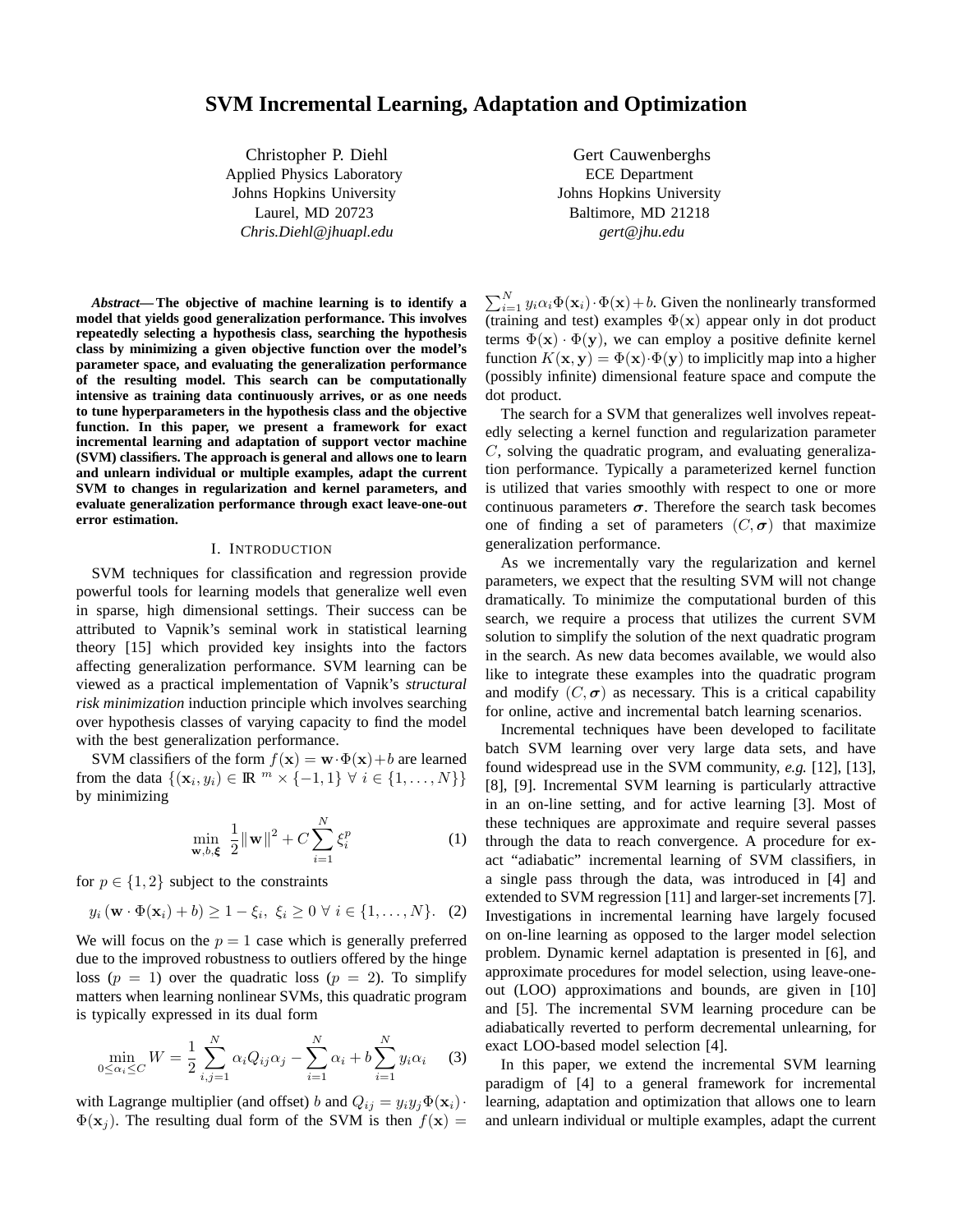SVM to changes in regularization and kernel parameters, and evaluate generalization performance through exact leave-oneout error estimation. In the following section, we begin by addressing the problem of learning the SVM solution for  $N +$  $M$  training examples given the SVM solution for  $N$  training examples and a new batch of  $M$  training examples where  $M \geq 1$ . Then we illustrate how the basic approach to this problem can be utilized to achieve our remaining objectives. In the final section, we examine some initial experimental results demonstrating the potential of this approach.

### II. INCREMENTAL/DECREMENTAL LEARNING

### *A. Karush-Kuhn-Tucker Conditions*

The *Karush-Kuhn-Tucker* (KKT) conditions uniquely define the solution of dual parameters  $\{\alpha, b\}$  minimizing the form  $(3)$ :

$$
g_i = \frac{\partial W}{\partial \alpha_i} = \sum_{j=1}^N Q_{ij} \alpha_j + y_i b - 1 \begin{cases} > 0 & \alpha_i = 0 \\ > 0 & 0 \le \alpha_i \le C \\ < 0 & \alpha_i = C \end{cases} \tag{4}
$$
\n
$$
h = \frac{\partial W}{\partial b} = \sum_{j=1}^N y_j \alpha_j \equiv 0 \tag{5}
$$

Based on the partial derivatives  $g_i$ , the training examples can be partitioned into three different categories: the set  $S$  of *margin support vectors* on the margin  $(g_i = 0)$ , the set  $\mathcal E$ of *error support vectors* violating the margin  $(g_i < 0)$ , and the remaining set R of *reserve vectors* exceeding the margin  $(q_i > 0)$ . During incremental learning, new training examples with  $g_i > 0$  are assigned directly to  $\mathcal{R}$ , as they by construction do not enter the solution. All other new examples are initially elements of a specially designated set U of *unlearned vectors*, and eventually become margin or error support vectors.

#### *B. Adiabatic Increments*

As we increment the unlearned example(s) into the solution, the goal will be to simultaneously preserve the KKT conditions for all previously seen training data. The KKT conditions are maintained by varying the margin vector coefficients in response to the perturbation imparted by the incremented new coefficient(s). In the process, elements of the different categories may change state, so that the incremental learning proceeds through a sequence of "adiabatic" steps, of amplitude determined by "bookkeeping" of category membership as given by conditions (4).

Prior to a given perturbation of the SVM solution, the partial derivatives with respect to  $\{\alpha_i, b : \forall i \in S\}$  equal

$$
g_i = \sum_j Q_{ij}\alpha_j + y_ib - 1 = 0 \quad \forall \ i \in \mathcal{S}
$$
 (6)

$$
h = \sum_{j} y_j \alpha_j = 0. \tag{7}
$$

Following the perturbation, the partial derivatives become

$$
g_i = \sum_j Q_{ij}\alpha_j + \sum_{k \in S} Q_{ik}\Delta\alpha_k
$$
  
+
$$
\sum_{l \in U} Q_{il}\Delta\alpha_l + y_i(b + \Delta b) - 1 = 0 \quad \forall \ i \in S
$$
  

$$
h = \sum_j y_j \alpha_j + \sum_{k \in S} y_k \Delta\alpha_k + \sum_{l \in U} y_l \Delta\alpha_l = 0.
$$
 (9)

Expressing these conditions differentially, we obtain

$$
\Delta g_i = \sum_{k \in S} Q_{ik} \Delta \alpha_k + \sum_{l \in \mathcal{U}} Q_{il} \Delta \alpha_l + y_i \Delta b = 0 \quad \forall \ i \in S \ (10)
$$

$$
\Delta h = \sum_{k \in S} y_k \Delta \alpha_k + \sum_{l \in \mathcal{U}} y_l \Delta \alpha_l = 0. \tag{11}
$$

For a given perturbation of the unlearned vector coefficients  $\{\Delta \alpha_l : \forall l \in \mathcal{U}\}\$ , our objective is to determine the necessary changes in the margin vector coefficients  $\{\Delta \alpha_k : \forall k \in S\}$ and the bias  $\Delta b$  that preserve the KKT conditions on all learned data. The overall perturbation process is controlled by a perturbation parameter  $p$  which varies from 0 to 1 as the SVM solution is perturbed from its initial "unlearned" to final "learned" result. At  $p = 0$ , the solution initializes to the previous solution, prior to presentation of the new examples. During each perturbation, the perturbation parameter  $p$  is incremented by the smallest value  $\Delta p_{\text{min}}$  which leads to a category change for at least one example. By  $p = 1$ , all unlearned vectors have reached either of the three categories  $S, \, \mathcal{E}$  or  $\mathcal{R}$ , and both new and old data satisfy the KKT conditions (4) and (5).

The adiabatic increments  $\Delta \alpha_i$ 's are expressed as the product of ∆p and the corresponding *coefficient sensitivities*. Let  $\Delta \alpha_k = \beta_k \Delta p$   $(k \in S), \Delta \alpha_l = \lambda_l \Delta p$   $(l \in \mathcal{U}),$  and  $\Delta b =$  $\beta \Delta p$ . Substituting these expressions into (10) and (11) and dividing through by  $\Delta p$  yields the differential KKT conditions expressed in terms of the coefficient sensitivities

$$
\gamma_i = \frac{\Delta g_i}{\Delta p} = \sum_{k \in S} Q_{ik} \beta_k + \sum_{l \in \mathcal{U}} Q_{il} \lambda_l + y_i \beta = 0 \quad \forall \ i \in S \ (12)
$$

$$
\frac{\Delta h}{\Delta p} = \sum_{l} y_{l} \beta_{l} + \sum_{l} y_{l} \lambda_l = 0 \ . \tag{13}
$$

$$
\frac{\Delta n}{\Delta p} = \sum_{k \in \mathcal{S}} y_k \beta_k + \sum_{l \in \mathcal{U}} y_l \lambda_l = 0 \tag{13}
$$

In principle, the *perturbation coefficients*  $\lambda_l$  can be freely chosen. Given the unlearned vector coefficients will change at most by  $C$  before the unlearned examples change categories, a natural choice is  $\{\lambda_l = C : \forall l \in \mathcal{U}\}\)$ . The corresponding coefficient sensitivities  $\{\beta_k, \beta : \forall k \in S\}$  are obtained by solving this system of equations. Once the coefficient sensitivities are known, we can compute the *margin sensitivities*  $\gamma_i$ for the error, reserve and unlearned vectors.

Both  $\{\beta_k, \beta : \forall k \in S\}$  and  $\{\gamma_i : \forall i \in \mathcal{E}, \mathcal{R}, \mathcal{U}\}\$  are necessary for computing  $\Delta p_{\text{min}}$ . Table I lists the possible category changes that can occur during incremental/decremental learning. The smallest  $\Delta p$  among applicable conditions determines the category change and perturbation step  $\Delta p_{\text{min}}$ . To determine  $\Delta p_{\text{min}}$ , we first compute the minimum  $\Delta p_{\text{min}}^c$  for each set of examples that can undergo a given category change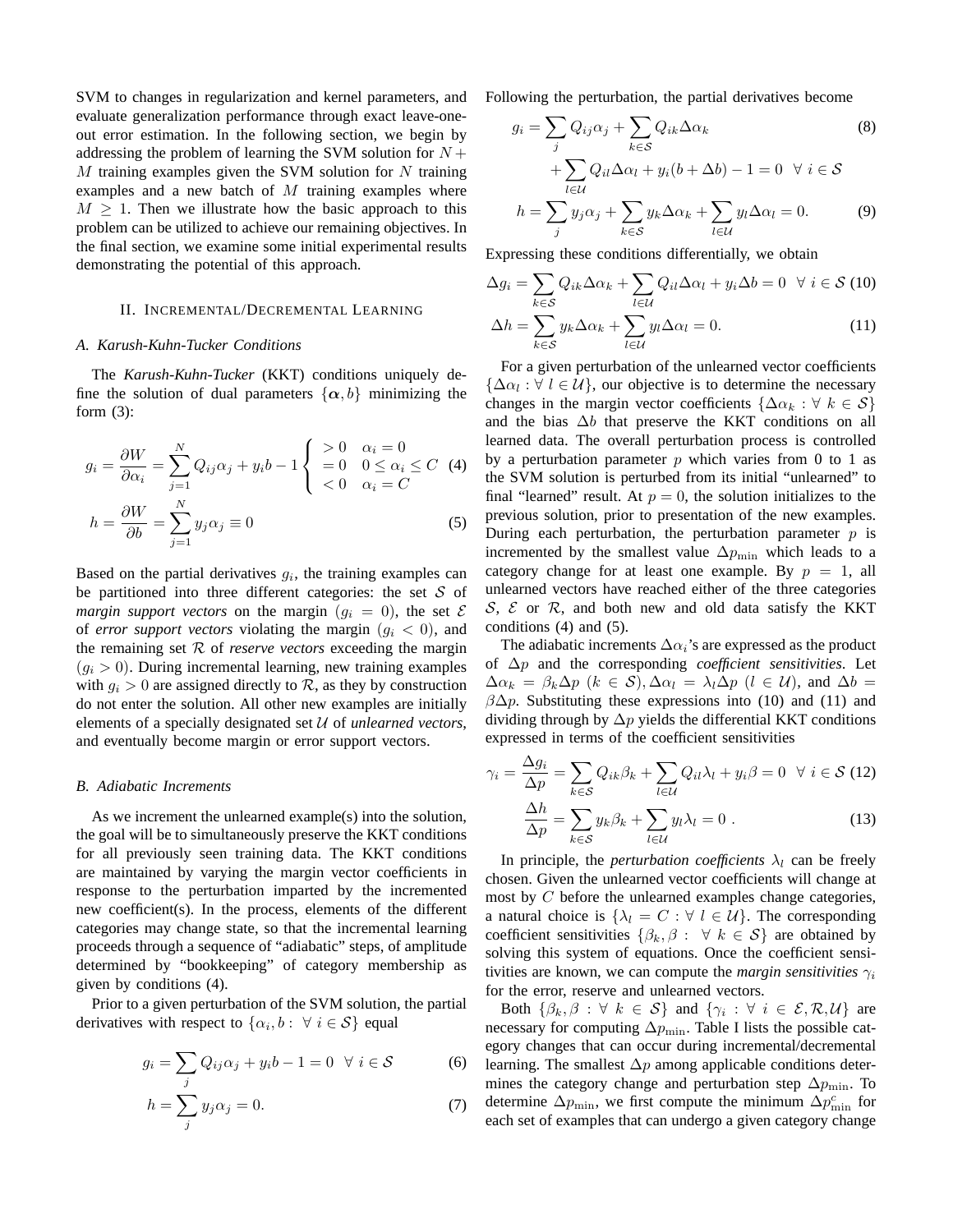| Common                                  |                                                             |                                             |                                     |  |  |  |  |  |
|-----------------------------------------|-------------------------------------------------------------|---------------------------------------------|-------------------------------------|--|--|--|--|--|
| <b>Initial Category</b>                 | <b>New Category</b>                                         | $\Delta p$                                  | Condition                           |  |  |  |  |  |
| Margin                                  | Reserve                                                     | $-\alpha_i$<br>$\beta_i$                    | $\beta_i < 0$                       |  |  |  |  |  |
| Error                                   | Margin                                                      | $-\ddot{g}_i$<br>$\gamma_i$                 | $\gamma_i>0$                        |  |  |  |  |  |
| Reserve                                 | $\overline{-g_i}$<br>Margin<br>$\gamma_i < 0$<br>$\gamma_i$ |                                             |                                     |  |  |  |  |  |
| <b>Incremental/Decremental Learning</b> |                                                             |                                             |                                     |  |  |  |  |  |
| Margin                                  | Error                                                       | $C=\alpha_i$                                | $\beta_i > 0$                       |  |  |  |  |  |
| Unlearned $(g_i < 0)$                   | Margin                                                      | $-g_i$                                      | $\gamma_i>0$                        |  |  |  |  |  |
| Unlearned $(g_i < 0)$                   | Error                                                       | $-\alpha_i$                                 | $\lambda_i > 0$                     |  |  |  |  |  |
| Regularization Parameter Perturbation   |                                                             |                                             |                                     |  |  |  |  |  |
| Margin                                  | Error                                                       | $\frac{C_t - \alpha_i}{\beta_i - \Delta C}$ | $\beta_i > \Delta C$                |  |  |  |  |  |
| Kernel Parameter Perturbation           |                                                             |                                             |                                     |  |  |  |  |  |
| Margin                                  | Error                                                       | $\overline{C-\alpha}_i$<br>в,               | $\beta_i > 0$<br>$\gamma_i g_i < 0$ |  |  |  |  |  |
| Unlearned $(g_i \neq 0)$                | Margin                                                      | $-g_i$                                      |                                     |  |  |  |  |  |
| Unlearned $(g_i > 0)$                   | Reserve                                                     | $-\alpha_i$                                 | $\lambda_i < 0$                     |  |  |  |  |  |
| Unlearned $(g_i < 0)$                   | Error                                                       | $-\alpha_i$                                 | $\lambda_i > 0$                     |  |  |  |  |  |

TABLE I SUMMARY OF BOOKKEEPING CONDITIONS

c. Then  $\Delta p_{\min} = \min_{c \in \mathcal{C}} \Delta p_{\min}^c$  where  $\mathcal C$  is the set of possible category changes.

Once  $\Delta p_{\text{min}}$  is known, we update the coefficients for the margin vectors ( $\alpha_k \to \alpha_k + \beta_k \Delta p : \forall k \in S$ ) and unlearned vectors  $(\alpha_l \to \alpha_l + \lambda_l \Delta p : \forall l \in \mathcal{U})$ . After noting the category change, we recompute the coefficient and margin sensitivities and determine the next perturbation. This process repeats until  $p = 1.^1$ 

### *C. The Initial Perturbation*

Special consideration must be given to the case where no SVM solution initially exists. In this scenario, all of the training examples are initially unlearned and  $\{\alpha_l = 0, b =$  $0 : \forall l \in \mathcal{U}$ . This implies the equality condition (5) is immediately satisfied. If we begin incrementing the unlearned vector coefficients, we will immediately violate this condition unless  $\sum_{k\in\mathcal{U}}y_k=0$  so that

$$
h = \sum_{j} y_j \alpha_j + C \Delta p \sum_{k \in \mathcal{U}} y_k = 0. \tag{14}
$$

Most often, there will not be an equal number of examples from each class, and the equality condition cannot generally be preserved.

The margin vector coefficients allow the preservation of the equality condition when an initial SVM solution is given. The margin vectors provide the degree of freedom to counterbalance the changes in the unlearned vector coefficients. One way to preserve condition (5) is to bootstrap the process by selecting one example from each class and learning an initial SVM. This is accomplished by first selecting one example and modifying only the bias so that this example is a margin

<sup>1</sup>Note that it is possible for the unlearned vector set to become empty, and the incremental perturbation to terminate, when  $p < 1$ .

vector. Then the second example from the opposite class can be successfully incremented into the solution.<sup>2</sup>

Another option is to simply proceed with the initial perturbation and disregard condition (5) until the margin vector set is no longer empty. Beyond that point, we can incrementally correct the violation in a manner that guarantees the condition will be satisfied once the perturbation process is complete. We will explore this approach in detail below when addressing the problem of adapting the SVM solution to changes in kernel parameters.

### *D. Solving for the Coefficient Sensitivities*  $\{\beta_k, \beta\}$

To obtain the coefficient sensitivities  $\{\beta_k, \beta : \forall k \in S\}$ , we must solve the system of equations represented by (12) and (13). Expressed in matrix-vector form, we have

$$
\mathbf{Q}\boldsymbol{\beta} = -\sum_{l \in \mathcal{U}} \lambda_l \mathbf{v}_l \tag{15}
$$

where

$$
\boldsymbol{\beta} = \begin{bmatrix} \beta \\ \beta_{s_1} \\ \vdots \\ \beta_{s_n} \end{bmatrix}, \ \mathbf{v}_l = \begin{bmatrix} y_l \\ Q_{s_1l} \\ \vdots \\ Q_{s_nl} \end{bmatrix}, \qquad (16)
$$

 $n = |\mathcal{S}|$  and

$$
\mathbf{Q} = \begin{bmatrix} 0 & y_{s_1} & \dots & y_{s_n} \\ y_{s_1} & Q_{s_1 s_1} & \dots & Q_{s_1 s_n} \\ \vdots & \vdots & \ddots & \vdots \\ y_{s_n} & Q_{s_n s_1} & \dots & Q_{s_n s_n} \end{bmatrix} . \tag{17}
$$

We require the inverse  $\mathbf{R} = \mathbf{Q}^{-1}$  to compute the sensitivities

$$
\beta = -\sum_{l \in \mathcal{U}} \lambda_l \mathbf{R} \mathbf{v}_l. \tag{18}
$$

As the perturbation process proceeds, we can easily adapt R as examples are added and removed from the margin vector set  $S$  [4]. When adding an example to  $S$ , R expands as

$$
\mathbf{R} \longleftarrow \left[ \begin{array}{ccc} & & 0 \\ & \mathbf{R} & \vdots \\ & & 0 \\ 0 & \dots & 0 & 0 \end{array} \right] + \frac{1}{\gamma_{s_{n+1}}^{s_{n+1}}} \left[ \begin{array}{c} \beta_{s_{n+1}} \\ 1 \end{array} \right] \left[ \begin{array}{c} \beta_{s_{n+1}} \\ 1 \end{array} \right]^{\mathrm{T}} \tag{19}
$$

where  $\beta_{s_{n+1}} = -Rv_{s_{n+1}}$  and  $\gamma_{s_{n+1}}^{s_{n+1}} = Q_{s_{n+1}s_{n+1}} +$  $\mathbf{v}_{s_{n+1}}^{\mathrm{T}} \boldsymbol{\beta}_{s_{n+1}}$ . When removing a margin vector k from S, R contracts as

$$
R_{ij} \longleftarrow R_{ij} - \frac{R_{ik}R_{kj}}{R_{kk}} \quad \forall \ i, j \in \mathcal{S} \cup \{0\}; i, j \neq k \quad (20)
$$

where index  $0$  refers to the  $b$  term.

<sup>&</sup>lt;sup>2</sup>There is the potential for a degenerate solution to arise if the regularization parameter  $C$  is set too low such that both examples become error vectors [2]. If this does occur, the problem can be easily corrected by increasing  $C$ .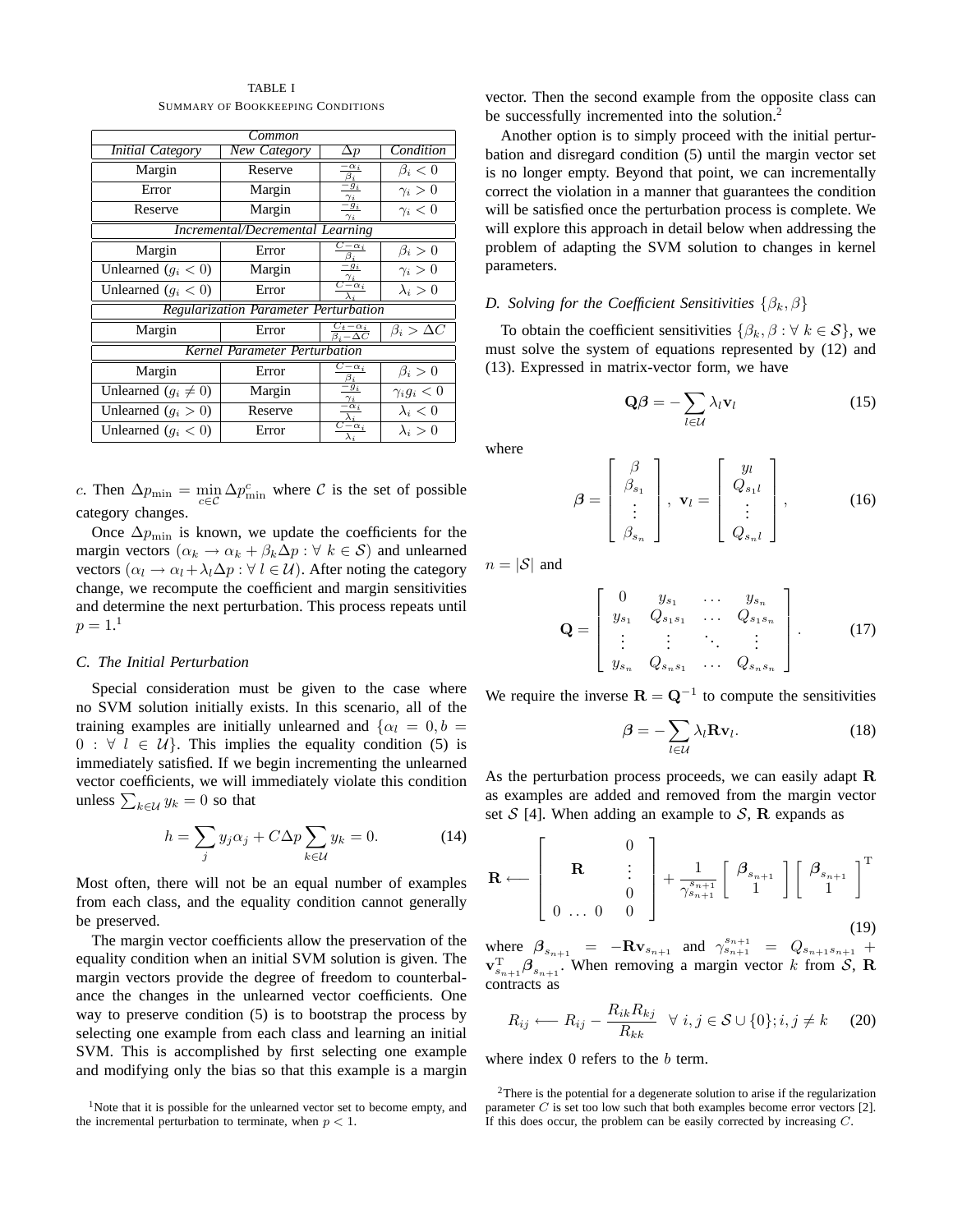### *E. Decremental Learning and Cross-Validation*

The adiabatic increment process is fully reversible [4]. Decremental "unlearning" provides the flexibility to perform leave-one-out error estimation (or more generally k-fold crossvalidation). This is accomplished simply by "unlearning" the relevant example(s) and computing the corresponding class label(s) using the resulting SVM.

When unlearning a subset  $U$  of the training examples, our objective is to decrement the coefficients  $\{\alpha_l : \forall l \in \mathcal{U}\}\$  to 0, while retaining the KKT conditions on all other data. Before we begin the perturbation process, if any of the examples in  $U$ are currently margin vectors, we must first contract the inverse R so that the corresponding KKT conditions of the unlearned vectors are no longer enforced. Once this is complete, we compute the coefficient sensitivities  $\{\beta_k, \beta : \forall k \in S\}$  and margin sensitivities  $\{\gamma_i : \forall i \in \mathcal{E}, \mathcal{R}\}\$  using equations (18) and (12) as before. In the decremental scenario, the coefficient sensitivities for the examples in U equal  $\{\lambda_l = -\alpha_l : \forall l \in$  $U$ . Note that when determining  $\Delta p_{\text{min}}$  for each perturbation, we only need to track category changes for the remaining margin, error and reserve vectors.

# III. PARAMETER OPTIMIZATION

The key condition that enables incremental learning when using the hinge loss is the fact that the partial derivatives  $q_i$ and h are linear functions of the parameters  $\{\alpha_i, b\}$ . This allows us to adiabatically perturb the SVM solution in the manner introduced in the previous section. In general, the SVM solution can be perturbed adiabatically with respect to any parameters that are linearly related to the partial derivatives  $g_i$  and h. This implies for example that the SVM can be perturbed adiabatically with respect to the regularization parameter  $C$  [14]. This also suggests that in general the SVM *cannot* be perturbed adiabatically with respect to nonlinear parameters in the kernel, for instance  $\sigma$  in a radial basis Gaussian kernel. Although this would seem to limit the utility of the algorithm for general parameter optimization, we will propose a slight modification to the overall strategy that allows us to address the nonlinear case as well.

#### *A. Regularization Parameter Perturbation*

Perturbing the SVM with respect to the regularization parameter C amounts to simply incrementing or decrementing the error vector coefficients  $\{\alpha_l : \forall l \in \mathcal{E}\}\$ . By replacing the unlearned vector set  $U$  with the error vector set  $E$  in equations (8) through (13), we obtain the differential KKT conditions

$$
\gamma_i = \frac{\Delta g_i}{\Delta p} = \sum_{k \in \mathcal{S}} Q_{ik} \beta_k + \sum_{l \in \mathcal{E}} Q_{il} \lambda_l + y_i \beta = 0 \quad \forall \ i \in \mathcal{S} \ (21)
$$

$$
\frac{\Delta h}{\Delta p} = \sum_{k \in \mathcal{S}} y_k \beta_k + \sum_{l \in \mathcal{E}} y_l \lambda_l = 0.
$$
 (22)

This implies the coefficient sensitivities  $\{\beta_k, \beta : \forall k \in S\}$ equal

$$
\beta = -\sum_{l \in \mathcal{E}} \lambda_l \mathbf{R} \mathbf{v}_l. \tag{23}
$$

TABLE II

CATEGORY REASSIGNMENT FOLLOWING KERNEL PARAMETER CHANGE

| Previous Example Category                | $q_i>0$   | $q_i < 0$        |
|------------------------------------------|-----------|------------------|
| Reserve Vector $(\alpha_i = 0)$          | Reserve   | <b>Unlearned</b> |
| Margin Vector $(0 \leq \alpha_i \leq C)$ | Unlearned | Unlearned        |
| Error Vector $(\alpha_i = C)$            | Unlearned | Error            |

Given the error vector coefficients will change at most by  $\Delta C = C_{\text{new}} - C$ , a natural choice for perturbation coefficients is now  $\{\lambda_l = \Delta C : \forall l \in \mathcal{E}\}.$ 

The only subtle difference in the perturbation process arises when computing the  $\Delta p$  required for a margin vector to become an error vector. Unlike in incremental learning where  $C$  is fixed,  $C$  varies during the perturbations:

$$
C_{t+1} = C_t + \Delta C \Delta p, \ C_0 = C. \tag{24}
$$

If a margin vector becomes an error vector for some positive  $\Delta p$ , the following must hold:

$$
\alpha_{s_k} + \beta_{s_k} \Delta p = C_t + \Delta C \Delta p. \tag{25}
$$

This implies

$$
\Delta p = \frac{C_t - \alpha_{s_k}}{\beta_{s_k} - \Delta C} \tag{26}
$$

as indicated in table I.

### *B. Kernel Parameter Perturbation*

To perturb the SVM solution as we vary the kernel parameters requires a slightly different strategy. Unlike incremental learning and regularization parameter perturbation, we cannot in general define a method for adiabatically perturbing the SVM solution while transforming the kernel. Therefore our approach will involve first modifying the kernel parameters and then incrementally correcting the previous solution until the KKT conditions are satisfied for the new kernel parameter settings.

Once the kernel parameters are changed, we begin by recomputing the partial derivatives  $g_i$  for the margin, error and reserve vectors. Then we reclassify the category of each example as necessary. Table II presents the mapping from old to new category as a function of  $g_i$ . For the reserve and error vectors with partial derivatives that do not change sign, no category change occurs. The  $\alpha$ 's for all of the other examples will need to be modified; therefore these examples are reclassified as unlearned.

During each perturbation when there are no margin vectors, only the unlearned vector coefficients change  $(\alpha_i \rightarrow \alpha_i + \alpha_i)$  $\lambda_i \Delta p$  :  $\forall i \in \mathcal{U}$ ). Once there is at least one margin vector, we modify the margin vector coefficients  $\{\alpha_i: \forall i \in S\}$  and the bias b in a manner that preserves the KKT conditions for the current margin vector set  $S$ . The perturbation coefficients  $\lambda_i$  for the unlearned vectors U are now defined as

$$
\lambda_i = \begin{cases}\n-\alpha_i & g_i > 0 \\
C - \alpha_i & g_i < 0\n\end{cases}.
$$
\n(27)

For all examples in  $U$  with  $g_i > 0$ ,  $\alpha_i$  must be decremented until the example either becomes a margin vector  $(g_i = 0)$  or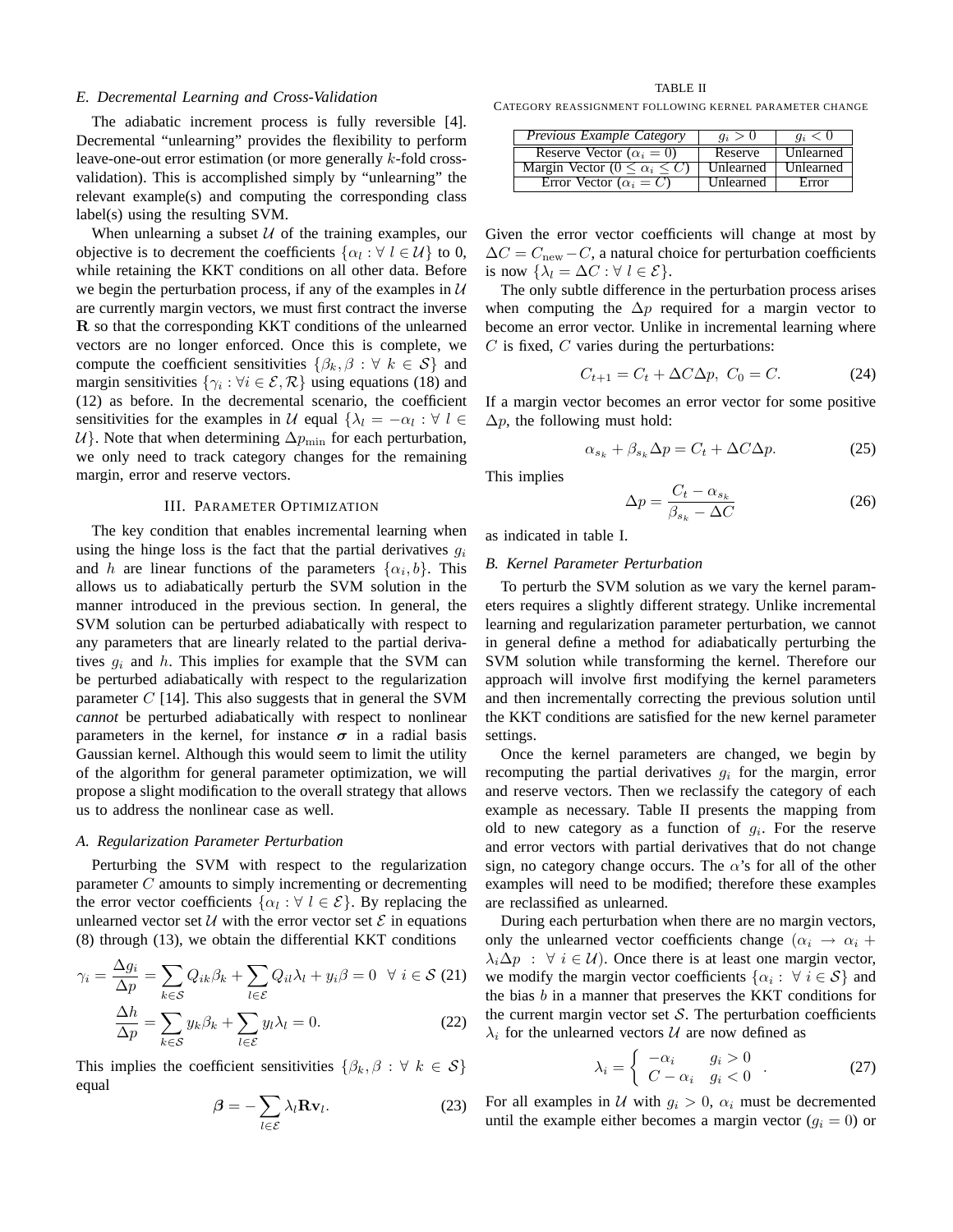reserve vector ( $\alpha_i = 0$ ). For examples with  $g_i < 0$ ,  $\alpha_i$  must be incremented until the example either becomes a margin vector or error vector ( $\alpha_i = C$ ).

Before the perturbation process begins, the KKT condition

$$
h = \sum_{j} y_j \alpha_j = 0 \tag{28}
$$

still holds. In order to preserve this condition, the constraint

$$
\sum_{j \in \mathcal{U}} y_j \lambda_j = 0 \tag{29}
$$

must be satisfied. In general, this constraint cannot always be satisfied, even by rescaling the perturbation coefficients in such a way that the signs of the coefficients are preserved. Therefore during the first perturbation we will intentionally violate the KKT condition and correct the violation incrementally once the margin vector set is no longer empty. We shall see next that this is easily resolved.

Prior to a given perturbation of the SVM solution when  $|S| > 0$ , the partial derivatives with respect to  $\{\alpha_i, b : \forall i \in$  $S$ } equal

$$
g_i = \sum_j Q_{ij}\alpha_j + y_ib - 1 = 0 \quad \forall \ i \in \mathcal{S} \tag{30}
$$

$$
h = \sum_{j} y_j \alpha_j = \epsilon \tag{31}
$$

Following the perturbation, the partial derivatives equal

$$
g_i = \sum_j Q_{ij}\alpha_j + \sum_{k \in S} Q_{ik}\beta_k \Delta p
$$
  
+ 
$$
\sum_{l \in \mathcal{U}} Q_{il}\lambda_l \Delta p + y_i(b + \beta \Delta p) - 1 = 0 \quad \forall \ i \in S \quad (32)
$$

$$
h = \sum_{j} y_j \alpha_j + \sum_{k \in S} y_k \beta_k \Delta p + \sum_{l \in \mathcal{U}} y_l \lambda_l \Delta p = \epsilon + \rho \Delta p \quad (33)
$$

Before we can solve for the coefficient sensitivities, we must first define the constraint sensitivity  $\rho = \frac{\Delta h}{\Delta p}$ . Given we want  $h = 0$  when the perturbation process is complete (when  $p =$ 1),  $\Delta h = -\epsilon$  when  $\Delta p = 1 - p$ . Therefore  $\rho = \frac{-\epsilon}{1 - p}$ .

Differencing the equations for  $g_i$  and h and dividing through by  $\Delta p$  leads to

$$
\gamma_i = \frac{\Delta g_i}{\Delta p} = \sum_{k \in S} Q_{ik} \beta_k + \sum_{l \in \mathcal{U}} Q_{il} \lambda_l + y_i \beta = 0 \quad \forall \ i \in S \ (34)
$$

$$
\frac{\Delta h}{\Delta p} = \sum_{k \in S} y_k \beta_k + \sum_{l \in \mathcal{U}} y_l \lambda_l = \rho. \tag{35}
$$

Expressing this system of equations in matrix-vector form, we obtain

$$
\mathbf{Q}\boldsymbol{\beta} = \rho \mathbf{e}_1 - \sum_{l \in \mathcal{U}} \lambda_l \mathbf{v}_l \tag{36}
$$

where  $\mathbf{e}_1 = \begin{bmatrix} 1 & 0 & \dots & 0 \end{bmatrix}^T \in \mathbb{R}^{|S|+1}$ . This implies the coefficient sensitivities  $\{\beta_k, \beta : \forall k \in S\}$  equal

$$
\beta = \rho \mathbf{Re}_1 - \sum_{l \in \mathcal{U}} \lambda_l \mathbf{R} \mathbf{v}_l. \tag{37}
$$

Comparing equation (18) with (37), we see that one additional term has been introduced to force  $h \to 0$ .

With the equations for the coefficient and margin sensitivities in hand, the perturbation process proceeds as before. Table I lists the possible category changes that must be tracked during the perturbation process. Note that the constraint sensitivity  $\rho$  in equation (37) must be updated prior to each perturbation to ensure that  $h = 0$  when the final perturbation is complete.

# IV. EXPERIMENTAL RESULTS

In order to assess the benefits offered by the incremental framework, we conducted two experiments using the Pima Indians dataset from the UCI machine learning repository [1]. Using an RBF kernel  $K(x,y) = \exp \left(-\frac{\|x-y\|^2}{\sigma^2}\right)$  $\left(\frac{-y\|^2}{\sigma^2}\right)$ , we first fixed the kernel width and varied (increased or decreased) the regularization parameter over the range indicated in table III. Then we fixed the regularization parameter and varied (decreased or increased) the kernel width over the range indicated in table IV. Both tables list the number of floating point operations<sup>3</sup>, kernel evaluations and perturbations required for both full retraining and the incremental approach. Note that the center row in each table does not list statistics for the incremental approach because the corresponding fully (re)trained SVM serves as the initial SVM for the series of perturbations. Full retraining corresponds to an incremental learning session over the entire training data, starting from the empty set.

Beginning with table III, we find that as the regularization parameter is increased, the computational savings offered by the incremental approach increases. There are two components to the overall cost in terms of floating point operations for the incremental approach that are worth noting. First, as C increases, the number of error vectors decreases. This leads to a steady decline in the number of kernel evaluations required. At the same time, the number of margin vectors is increasing which adds to the expense of the repeated computation of the margin sensitivities  $\gamma_i$  and leads to increases in the overall cost.

Examining table IV, we see that as the kernel width is decreased, the computational savings offered by the incremental approach decreases. This is due to the increasing number of margin vectors that result. Unlike in regularization parameter perturbation, cached rows of the kernel matrix do not provide any benefit when modifying the kernel width. We must instead recompute the needed rows of the kernel matrix as is the case in full retraining. Therefore as the relative fraction of unlearned vectors that result in margin vectors increases, the computational cost of the incremental approach becomes comparable to that of full retraining.

#### V. CONCLUSIONS

In this paper, we have presented a framework for incremental learning and adaptation of support vector machine

<sup>3</sup>The number of floating point operations was determined using the *flops* command in MATLAB.